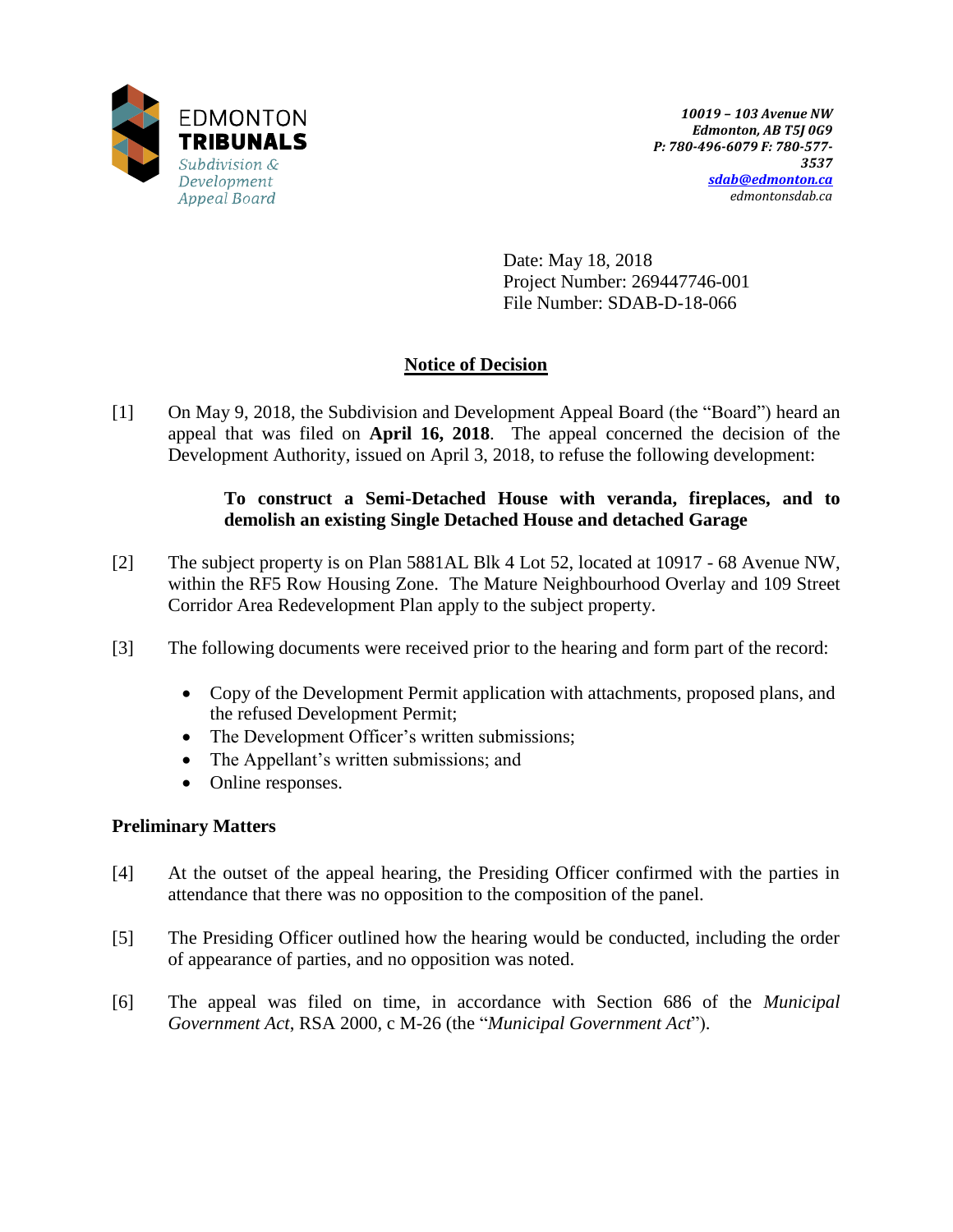#### **Summary of Hearing**

- *i) Position of the Appellant, Mr. K. Kang and Mr. C. Kang, representing Akam Prestige Homes Inc.*
- [7] Mr. K. Kang referred to the reasons for the refused permit.
- [8] The proposed development complies with the Front, Rear, and Side Setbacks. The Site Coverage is 39.54 percent which is under the maximum allowable total Site Coverage.
- [9] The 109 Street Corridor Area Redevelopment Plan (ARP) shows 68 Avenue to be the only property that has four houses included for row housing.
- [10] He spoke to the two property owners east of the subject Site who stated that they have lived there for several years and have no intentions of selling their property after all the renovations they have done. This will make it harder to redevelop this area.
- [11] He has designed the house so it is affordable and sustainable for the community and will implement the strategy of the 109 Street ARP.
- [12] He purchased the property 12 years ago. He intends to sell one of the dwellings and his son will live in the other dwelling.
- [13] There are other properties in the area that were approved with the variances requested.
- [14] There is an older Semi-detached house west of the subject Site.
- [15] A Single Detached House is not a Permitted Use in the RF5 Row Housing Zone and will not support the ARP.
- [16] Row Housing developments can still be achieved on the three lots east of the subject Site.
- [17] There will be a hardship for him if he is not approved to build on the subject Site.
- [18] The design of the building is the best use for the land and the proposed development will not negatively impact the neighbourhood.
- [19] There is an existing encroachment agreement in place as the existing dwelling is too close to the east property line.
- [20] In his opinion, boarding up the house will negatively impact the neighbourhood more than a new development.
- [21] He referred to the photographs of the subject Site showing that they have maintained the existing dwelling to make it livable.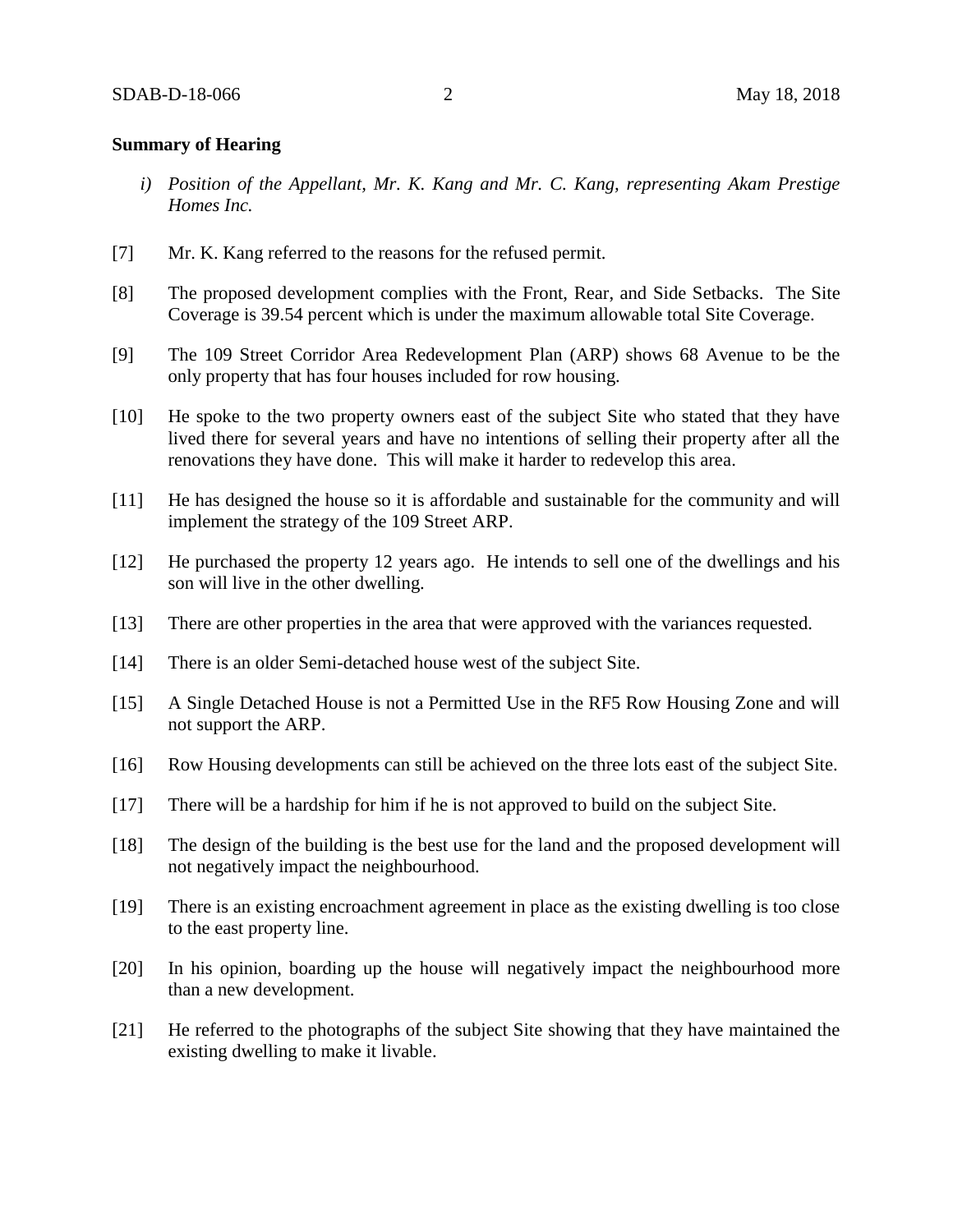- [22] Additions cannot be made to the existing dwelling as it is too close to the east property line.
- [23] In response to questions by the Board, he stated that he does not intend to demolish the house until he receives an approved Development Permit.
- [24] He referred to the photographs submitted showing three properties east and west of the subject Site on 109 Street.
- [25] The photographs show two empty lots and older houses in the area that are boarded up.
- [26] The photographs show a new development west of the subject Site on 68 Avenue which will be similar to the proposed development.
- [27] The rear of the site could not be developed after a fire on the property due to an encroachment agreement. The encroachment agreement will not be needed with the new development.
	- *ii) Position of an Affected Property Owner in Opposition to the Development*
- [28] Ms. Bolton is the owner of the property immediately adjacent to the subject Site on the east side.
- [29] Ms. Bolton stated that she does not believe a hardship to build on the subject Site should be part of the appeal.
- [30] The Presiding Officer clarified that the Development Officer pointed out that the Site is designated for Row Housing in the ARP. When the Appellant referred to hardship, he was referring to the fact that Row Housing could not be built on the Site unless it was consolidated with lots to the east, including hers, but the owners of those lots do not intend to sell at this time.
- [31] In her opinion, there is no hardship to build on the subject Site.
- [32] She indicated that the photographs submitted by Appellant are approximately 10 blocks away from the subject Site.
- [33] In her opinion, the proposed development is too large and will not be characteristic of the neighbourhood.
- [34] She stated there is a side by side Semi-detached development that was built on two lots down the street which fits in with the neighbourhood.
- [35] She stated that narrow homes are far enough down the street that will not block the sunlight on her property.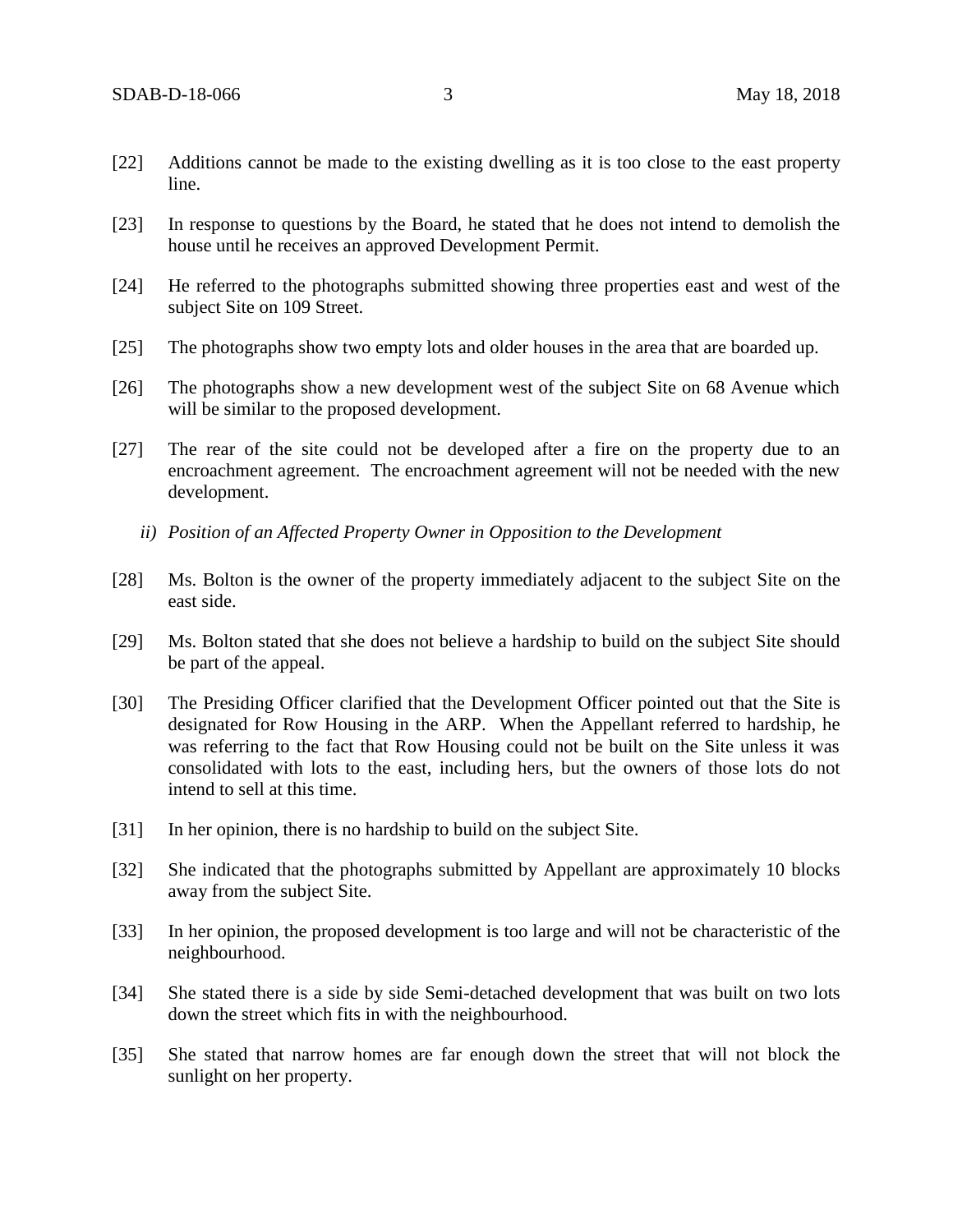- [36] She is concerned that the proposed development will block the sunlight in her yard and will negatively impact the use and enjoyment of her property.
- [37] She does not have an issue with the Height of the development but it will be too large for the lot. She would like to see a development that is characteristic of the neighbourhood.
- [38] In response to questions by the Board, she confirmed that she is not opposed to a development on the subject Site but is opposed to the size of the development.
- [39] In her opinion, the variance in the Site Area should not be allowed.
	- *iii) Position of the Development Officer, Mr. Robinson*
- [40] The Development Authority provided written submissions and did not attend the hearing.
	- *iv) Rebuttal of the Appellant*
- [41] Mr. K. Kang stated that he could build a Single Detached House but it is not a Permitted Use in the RF5 Row Housing Zone and would not comply with the ARP.
- [42] In his opinion, a Single Detached House will have the same effect on adjacent properties as a Semi-detached House will.
- [43] He reviewed different options to build on the subject Site and a Semi-detached House is the best option.
- [44] In his opinion, a Semi-detached House will be more affordable and a better use of the land.
- [45] They are agreeable to the suggested conditions of the Development Officer.

#### **Decision**

- [46] The appeal is ALLOWED and the decision of the Development Authority is REVOKED. The development is GRANTED as applied for to the Development Authority, subject to the following CONDITIONS:
	- 1. The Height of the principal building shall not exceed 8.9 metres (Reference Sections 6.1(55) and 52).
	- 2. Platform Structures greater than 1.0 metres above Grade shall provide Privacy Screening to prevent visual intrusion into adjacent properties. (Reference Section 814.3(9)).
	- 3. Any future basement development may require development and building permit approvals.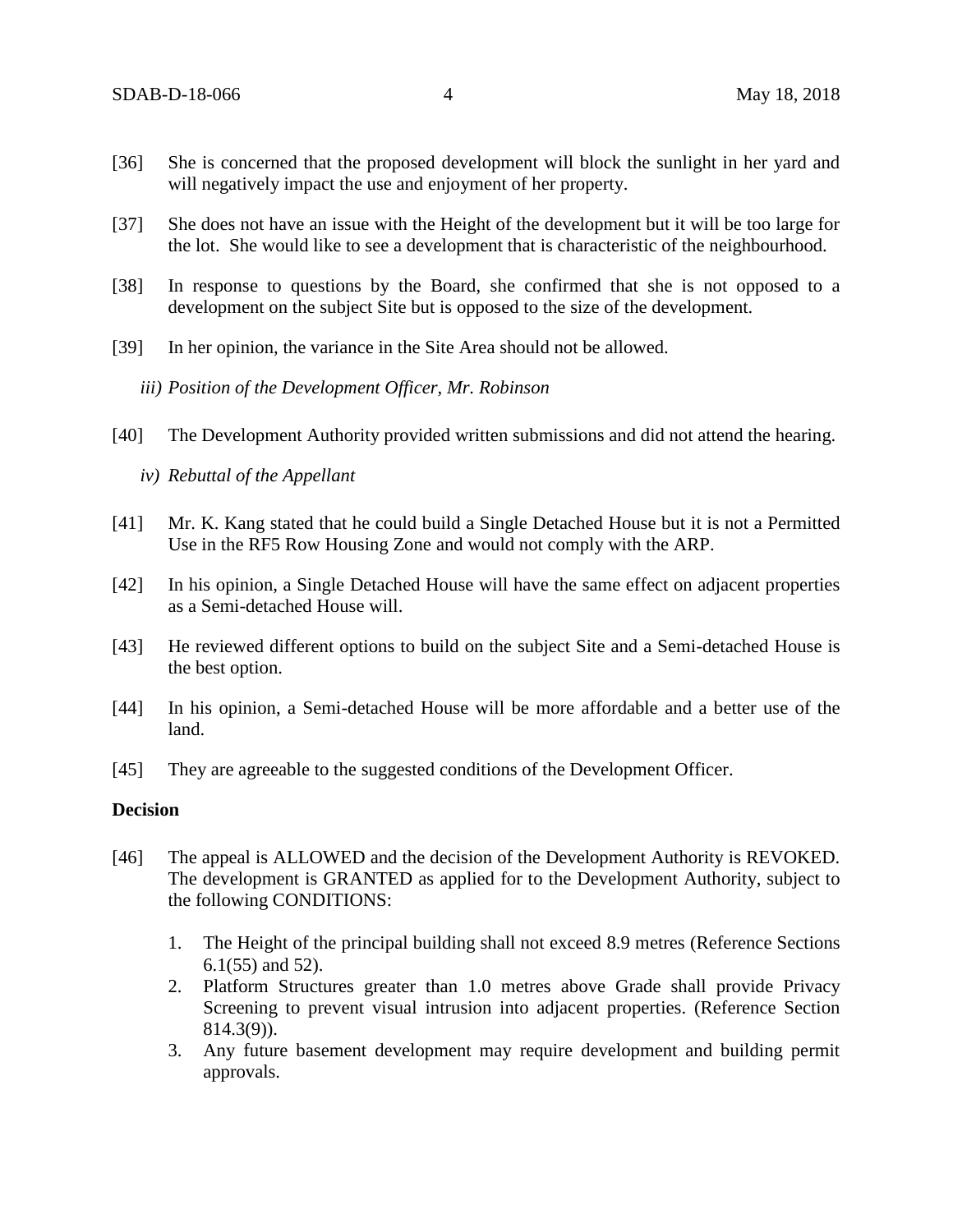- 4. Frosted or opaque glass treatment shall be used on windows as required on the side elevations to minimize overlook into adjacent properties (Reference Section 814.3(8)).
- 5. The area hard surfaced for a Driveway shall comply with Section 54.6 of the *Edmonton Zoning Bylaw 12800*.
- 6. Except for the hard surfacing of Driveways and/or Parking Areas approved on the site plan for this application, the remainder of the site shall be landscaped in accordance with the regulations set out in Section 55 of the *Edmonton Zoning Bylaw 12800*.
- 7. Landscaping shall be provided on a Site within 18 months of the occupancy of the proposed development. Trees and shrubs shall be maintained on a Site for a minimum of 42 months after the occupancy of the Single Detached House (Reference Section 55.2.1).
- 8. Two deciduous trees with a minimum Caliper of 50 mm, two coniferous trees with a minimum Height of 2.5 m and eight shrubs shall be provided on the property. Deciduous shrubs shall have a minimum Height of 300 mm and coniferous shrubs shall have a minimum spread of 450 mm (Reference Section 55.2.1).
- 9. The requirement to provide trees and shrubs may be satisfied either through planting new or preserving existing trees and shrubs (Reference Section 55.6.2).
- 10. All Yards visible from a public roadway, other than a Lane, shall be seeded or sodded. Seeding or sodding may be substituted with alternate forms of ground cover, including hard decorative pavers, washed rock, shale or similar treatments, perennials, or artificial turf, provided that all areas of exposed earth are designed as either flower beds or cultivated gardens (Reference Section 55.2.1).
- 11. All access locations and curb crossings shall have the approval of the City Transportation prior to the start of construction. Vehicular access shall be from the rear lane only (Reference Section 53.1).
- 12. Amenity Area shall have a minimum length and width of 3.0 metres, except that if it is provided above the first Storey the minimum length shall be 1.5 metres. Where provided outdoors, Amenity Area shall be permanently retained as open space, unencumbered by enclosed Accessory buildings or future additions. When provided at grade, Amenity Area shall be defined either through a Fence or landscaped elements including but not limited to planters, hedges, hard and soft surface treatment, or raised structures (Reference Section 46).
- 13. Immediately upon demolition of the building, the site shall be cleared of all debris.
- 14. WITHIN 14 DAYS OF APPROVAL, prior to any demolition or construction activity, the applicant must post on-site a development permit notification sign (Section 20.2).

#### ADVISEMENTS:

1. Lot grades must comply with the *Edmonton Drainage Bylaw 16200*. Contact Drainage Planning and Engineering at 780-496-5576 or lot.grading@edmonton.ca for lot grading inspection inquiries.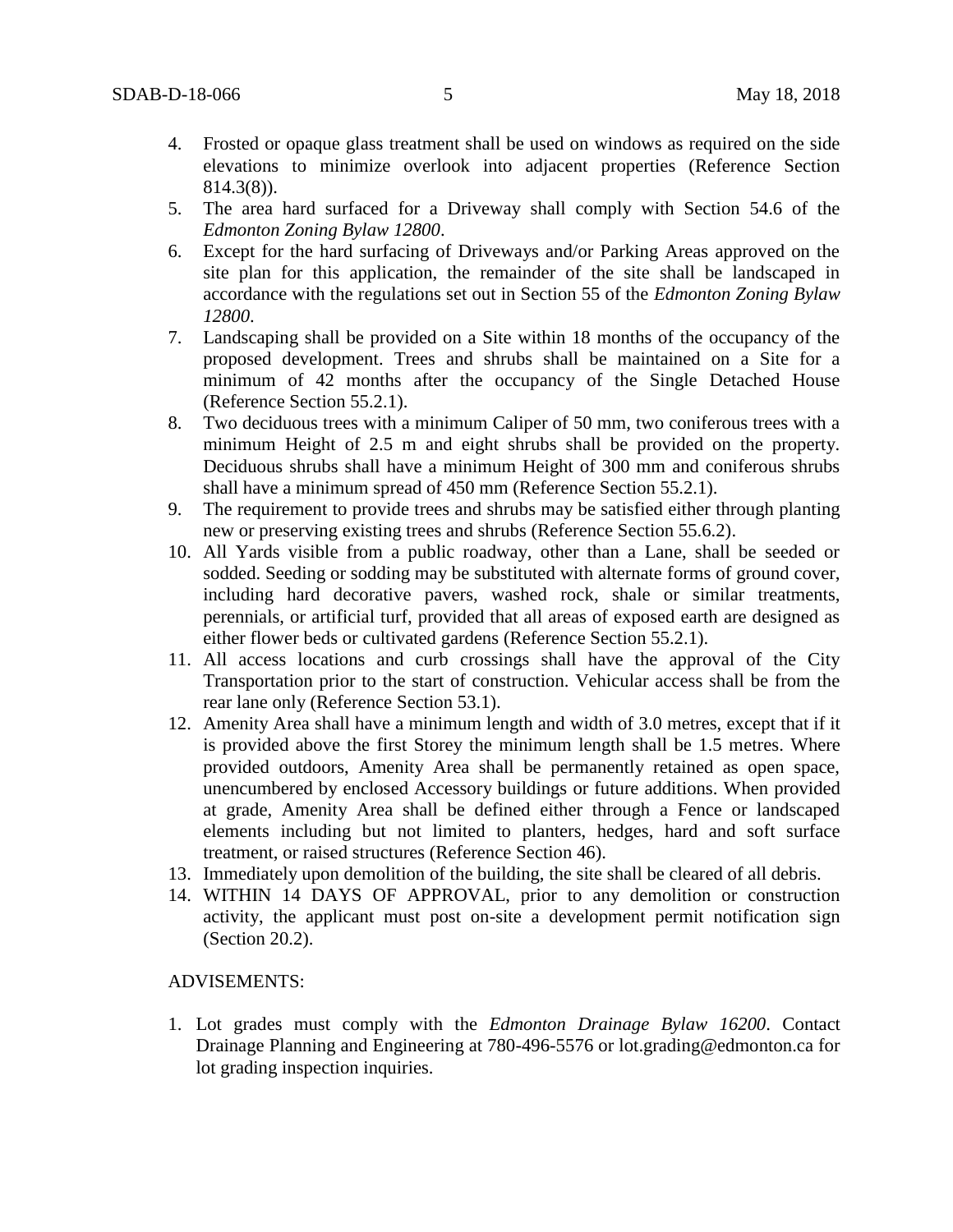- 2. Any future deck development greater than 0.6 metres (2 feet) in height will require development and building permit approvals.
- 3. Any future deck enclosure or cover requires a separate development and building permit approval.
- 4. The driveway access must maintain a minimum clearance of from the power pole and all other surface utilities.
- 5. Any hoarding or construction taking place on road right-of-way requires an OSCAM (On-Street Construction and Maintenance) permit. It should be noted that the hoarding must not damage boulevard trees. The owner or Prime Contractor must apply for an OSCAM online at:

www.edmonton.ca/transportation/on\_your\_streets/on-street-construction-maintenance-permit.aspx

- [47] In granting the development, the following variances to the *Edmonton Zoning Bylaw* are allowed:
	- 1. The minimum required Site Area of 420.0 square metres as per Section 160.4(3)(c) is varied to allow a deficiency of 19.05 square metres, thereby decreasing the minimum required to 400.95 square metres.
	- 2. The minimum required Site width of 13.4 metres as per Section 160.4(3)(c) is varied to allow a deficiency of 3.34 metres, thereby decreasing the minimum required to 10.06 metres.

#### **Reasons for Decision**

- [48] The proposed development, a Semi-detached House, is a Permitted Use in the RF5 Row Housing Zone.
- [49] The Development Officer refused the development permit application based on deficiencies in Site Area and Site Width, and the fact that a Semi-detached House is not a supported Use at this Site in the 109 Street Corridor Area Redevelopment Plan (the "ARP").
- [50] The Development Officer erred in using the provisions of the ARP as a basis for refusing a Development Permit.
- [51] The ARP is an aspirational document. In the ARP, the subject Site and the three lots east of it up to 109 Street have been designated for future Row Housing development. However, the City has not changed the zoning of those properties to reflect that. As was pointed out above, in this Zone the proposed development is a Permitted Use.
- [52] Accordingly, the only basis that the Development Officer can use for refusing the proposed development is where he feels variances are inappropriate.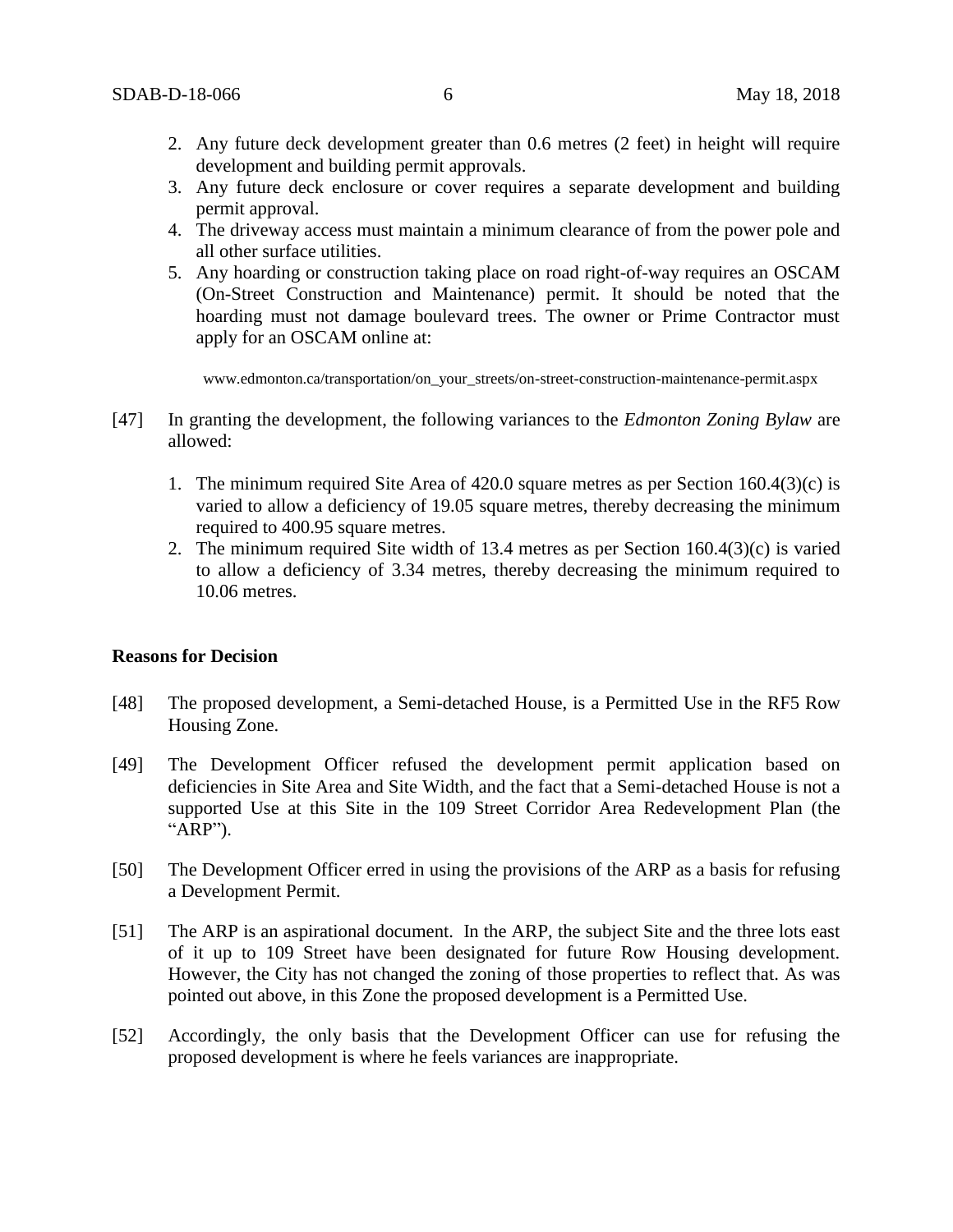- [53] Further, the Board notes that the subject Site by itself is too small to support Row Housing development, meaning the lot would have to be consolidated with other properties to the east to achieve this objective.
- [54] The Board accepts the evidence submitted that the other three property owners east of the subject Site are not prepared to sell their land, making it impossible for any of the properties to be redeveloped as Row Housing at this time.
- [55] Map 7 of the ARP shows the properties designated for future Row Housing development. The Site for the proposed development is the only property on that map that is four lots over from 109 Street. All of the other Sites on that map designated for future Row Housing developments are at most three lots from 109 Street**.**
- [56] The fact that the subject Site is on the edge of the area that has been designated for future Row Housing development means that allowing the proposed development will not frustrate the goals of the ARP. The three properties to the east can still be developed as Row Housing in the future. As well, this Semi-detached development will align with the objectives identified in the ARP of increased densification along this corridor.
- [57] With respect to the variances required, Section 160.4(3)(c) of the *Edmonton Zoning Bylaw* specifies a minimum Site Area of 210 square metres per Dwelling for this type of development. The proposed development is deficient by 19.05 square metres. The minimum required Site Width is 6.7 metres per Dwelling. The proposed development is deficient by 3.34 metres.
- [58] In spite of these deficiencies, there are no issues with total Site Coverage, principal building Site Coverage, accessory building Site Coverage, Amenity Space requirements, Front, Side, or Rear Setbacks, or parking requirements on the subject Site.
- [59] The Board finds that the required variances to the minimum Site Area and Site Width will not have any significant impact on neighbourhood amenities or on the use, enjoyment or value of neighbouring parcels of land.
- [60] Two neighbouring property owners were concerned that the proposed development is not a good fit with the other homes on the street, which are all single family houses. The property owner immediately east of the subject Site felt the proposed development was too large for the Site and that it would block the sunlight to her property.
- [61] The Board notes that as a Permitted Use, the fact that the proposed development may not fit in with the characteristics of the neighbourhood is not a valid basis for refusing a Development Permit.
- [62] The Board finds that, since there are no variances required to Site Coverage, Setbacks or Height, the impact of the proposed development on sunlight on the lot to the east will not be greater than that of a compliant Single Detached House on that Site.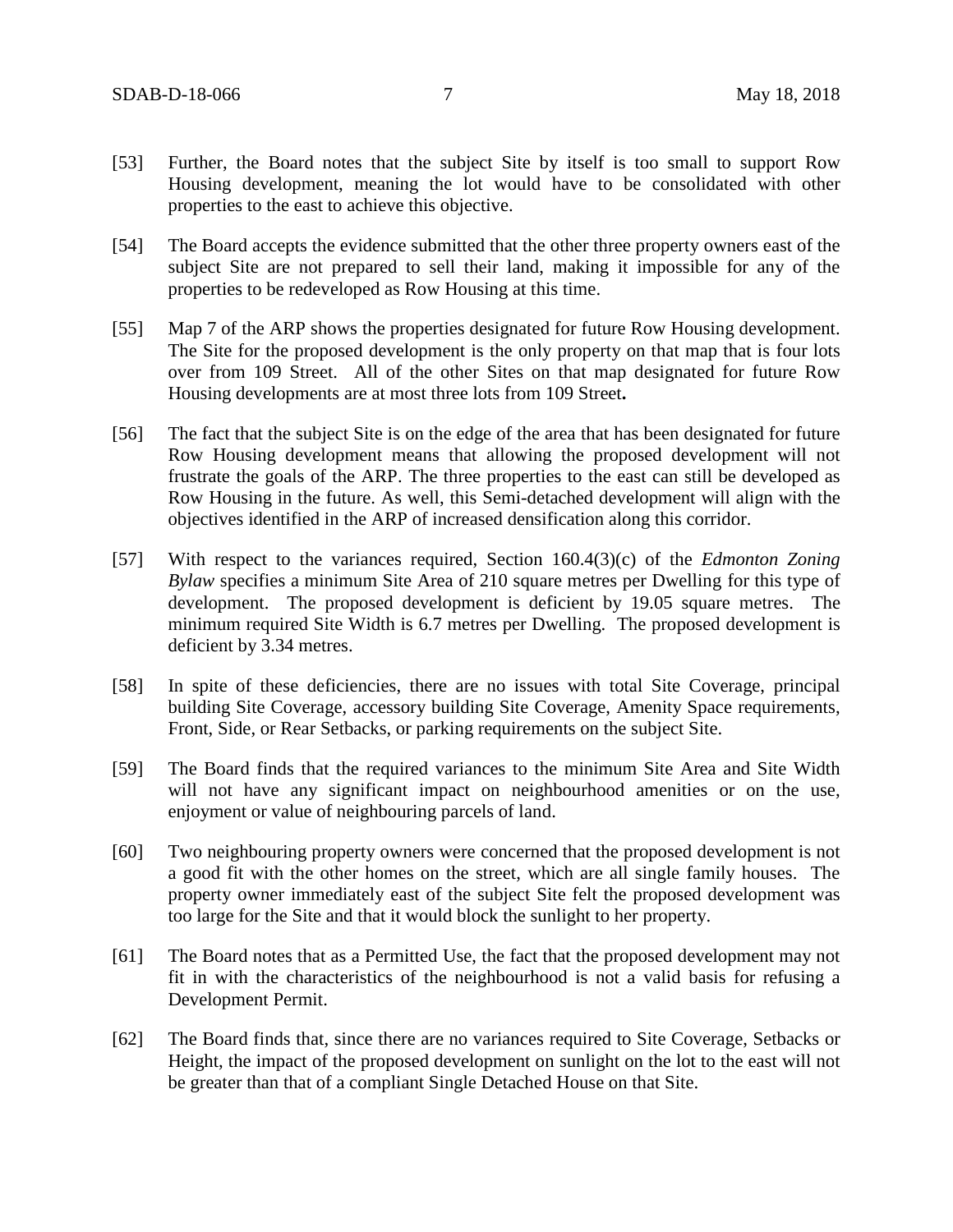- [63] The Board notes that the existing house on the subject Site has an encroachment agreement with the property immediately to the east because it is too close to the property line. The proposed development will not require an encroachment agreement and this will lessen the impact on that neighbour.
- [64] For all of the above reasons, it is the opinion of the Board that the proposed development will not unduly interfere with the amenities of the neighbourhood, nor will it materially interfere with or affect the use, enjoyment or value of neighbouring parcels of land.

funce

Mr. M. Young, Presiding Officer Subdivision and Development Appeal Board

Board members in attendance: Mr. R. Hobson, Mr. J. Kindrake, Mr. L. Pratt, Mr. W. Tuttle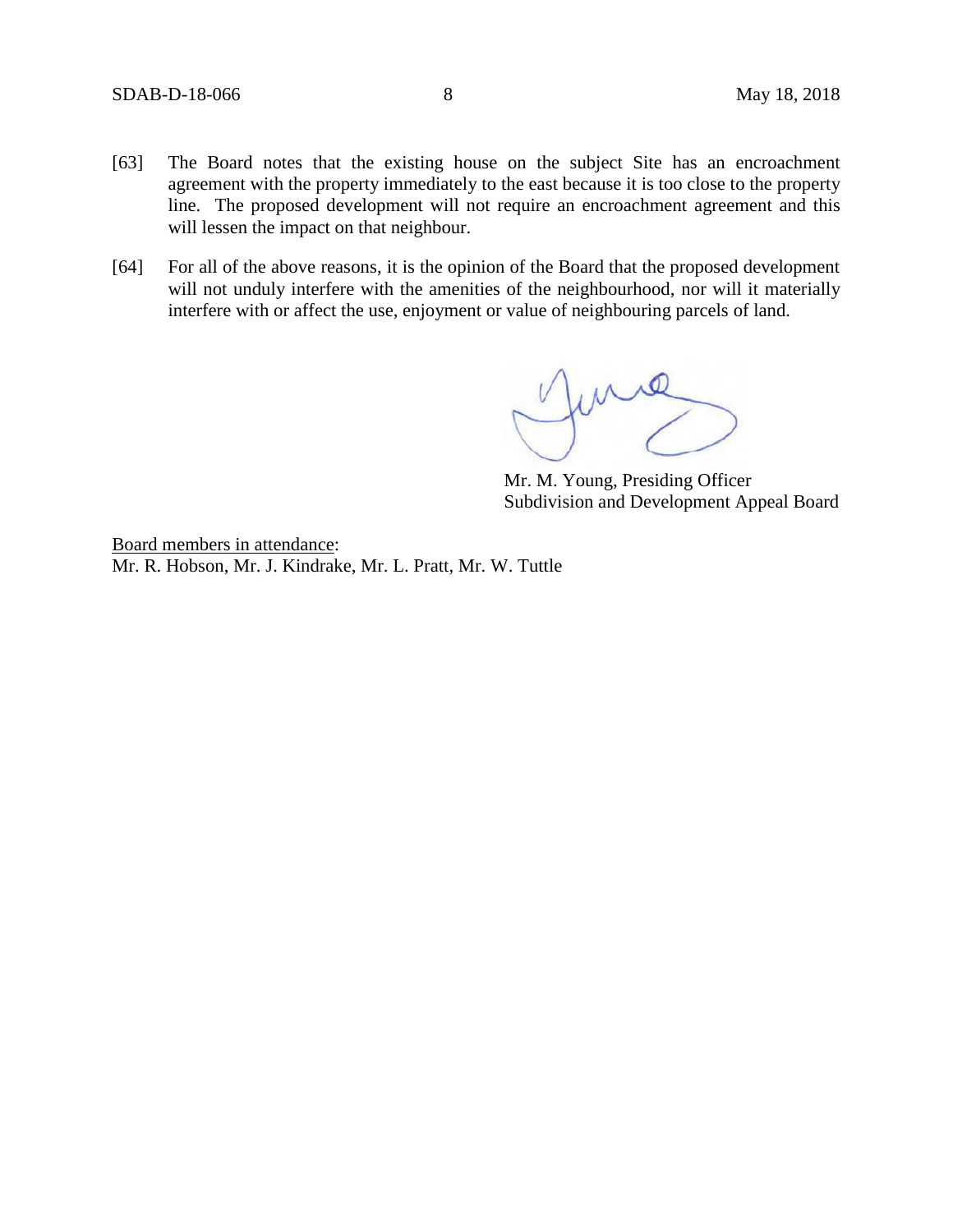## **Important Information for the Applicant/Appellant**

- 1. This is not a Building Permit. A Building Permit must be obtained separately from Development & Zoning Services, located on the 2nd Floor, Edmonton Tower, 10111 – 104 Avenue NW, Edmonton, AB T5J 0J4.
- 2. Obtaining a Development Permit does not relieve you from complying with:
	- a) the requirements of the *Edmonton Zoning Bylaw*, insofar as those requirements have not been relaxed or varied by a decision of the Subdivision and Development Appeal Board,
	- b) the requirements of the *Alberta Safety Codes Act*,
	- c) the *Alberta Regulation 204/207 – Safety Codes Act – Permit Regulation*,
	- d) the requirements of any other appropriate federal, provincial or municipal legislation,
	- e) the conditions of any caveat, covenant, easement or other instrument affecting a building or land.
- 3. When an application for a Development Permit has been approved by the Subdivision and Development Appeal Board, it shall not be valid unless and until any conditions of approval, save those of a continuing nature, have been fulfilled.
- 4. A Development Permit will expire in accordance to the provisions of Section 22 of the *Edmonton Zoning Bylaw, Bylaw 12800*, as amended.
- 5. This decision may be appealed to the Alberta Court of Appeal on a question of law or jurisdiction under Section 688 of the *Municipal Government Act*, RSA 2000, c M-26. If the Subdivision and Development Appeal Board is served with notice of an application for leave to appeal its decision, such notice shall operate to suspend the Development Permit.
- 6. When a decision on a Development Permit application has been rendered by the Subdivision and Development Appeal Board, the enforcement of that decision is carried out by Development & Zoning Services, located on the 2nd Floor, Edmonton Tower, 10111 – 104 Avenue NW, Edmonton, AB T5J 0J4.

*NOTE: The City of Edmonton does not conduct independent environmental checks of land within the City. If you are concerned about the stability of this property for any purpose, you should conduct your own tests and reviews. The City of Edmonton, when issuing a development permit, makes no representations and offers no warranties as to the suitability of the property for any purpose or as to the presence or absence of any environmental contaminants on the property.*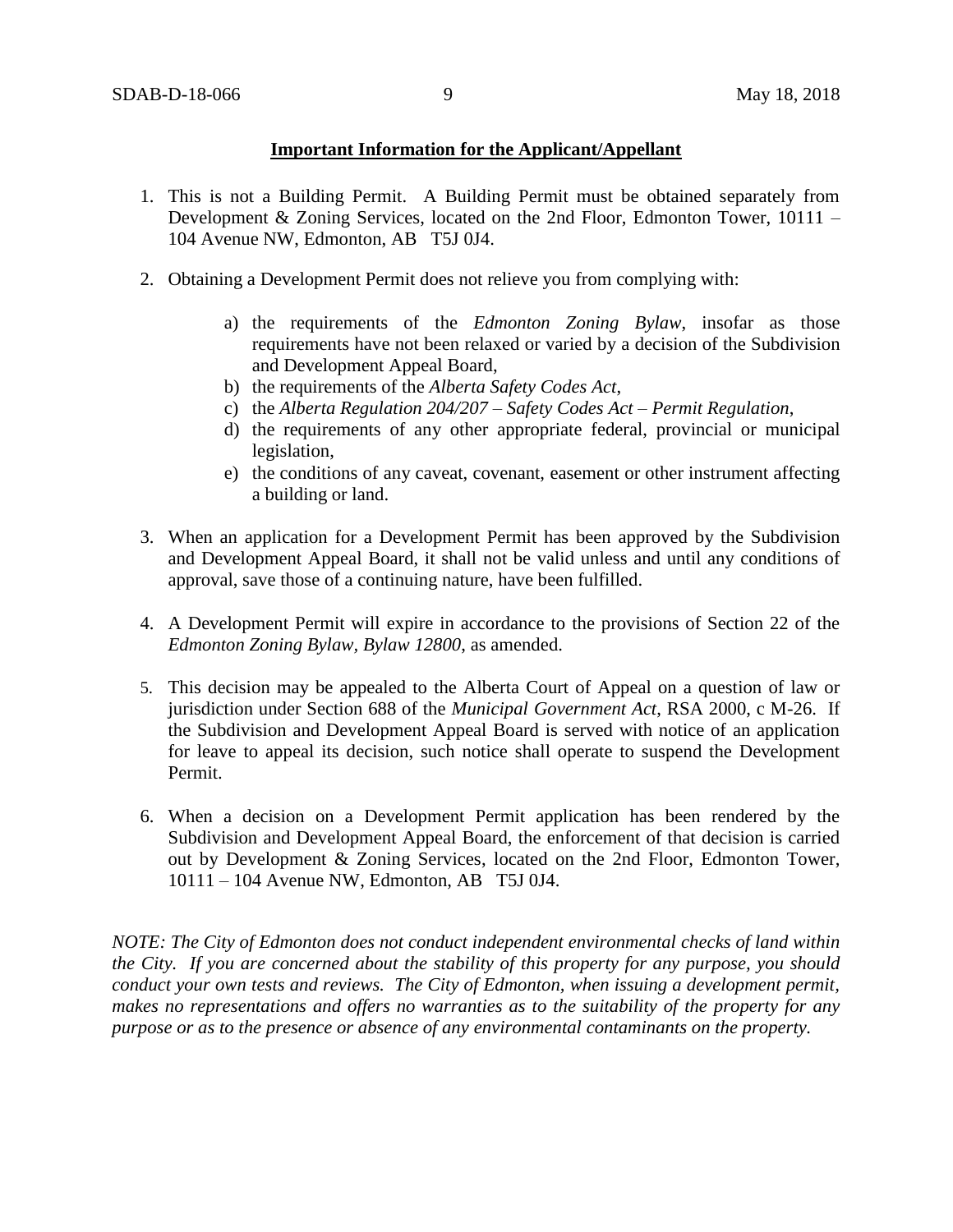

Date: May 18, 2018 Project Number: 275246885-002 File Number: SDAB-D-18-067

# **Notice of Decision**

[1] On May 9, 2018, the Subdivision and Development Appeal Board (the "Board") heard an appeal that was filed on **April 19, 2018**. The appeal concerned the decision of the Development Authority, issued on April 18, 2018, to refuse the following development:

## **To leave as built an Accessory Building (rear detached Garage, 7.44 metres by 7.44 metres)**

- [2] The subject property is on Plan 0523520 Unit 3, located at 13448 62 Street NW, within the DC2 Site Specific Development Control Provision.
- [3] The following documents were received prior to the hearing and form part of the record:
	- Copy of the Development Permit application with attachments, proposed plans, and the refused Development Permit;
	- The Development Officer's written submissions;
	- The Appellant's written submissions; and
	- An online response.

## **Preliminary Matters**

- [4] At the outset of the appeal hearing, the Presiding Officer confirmed with the parties in attendance that there was no opposition to the composition of the panel.
- [5] The Presiding Officer outlined how the hearing would be conducted, including the order of appearance of parties, and no opposition was noted.
- [6] The appeal was filed on time, in accordance with Section 686 of the *Municipal Government Act*, RSA 2000, c M-26 (the "*Municipal Government Act*").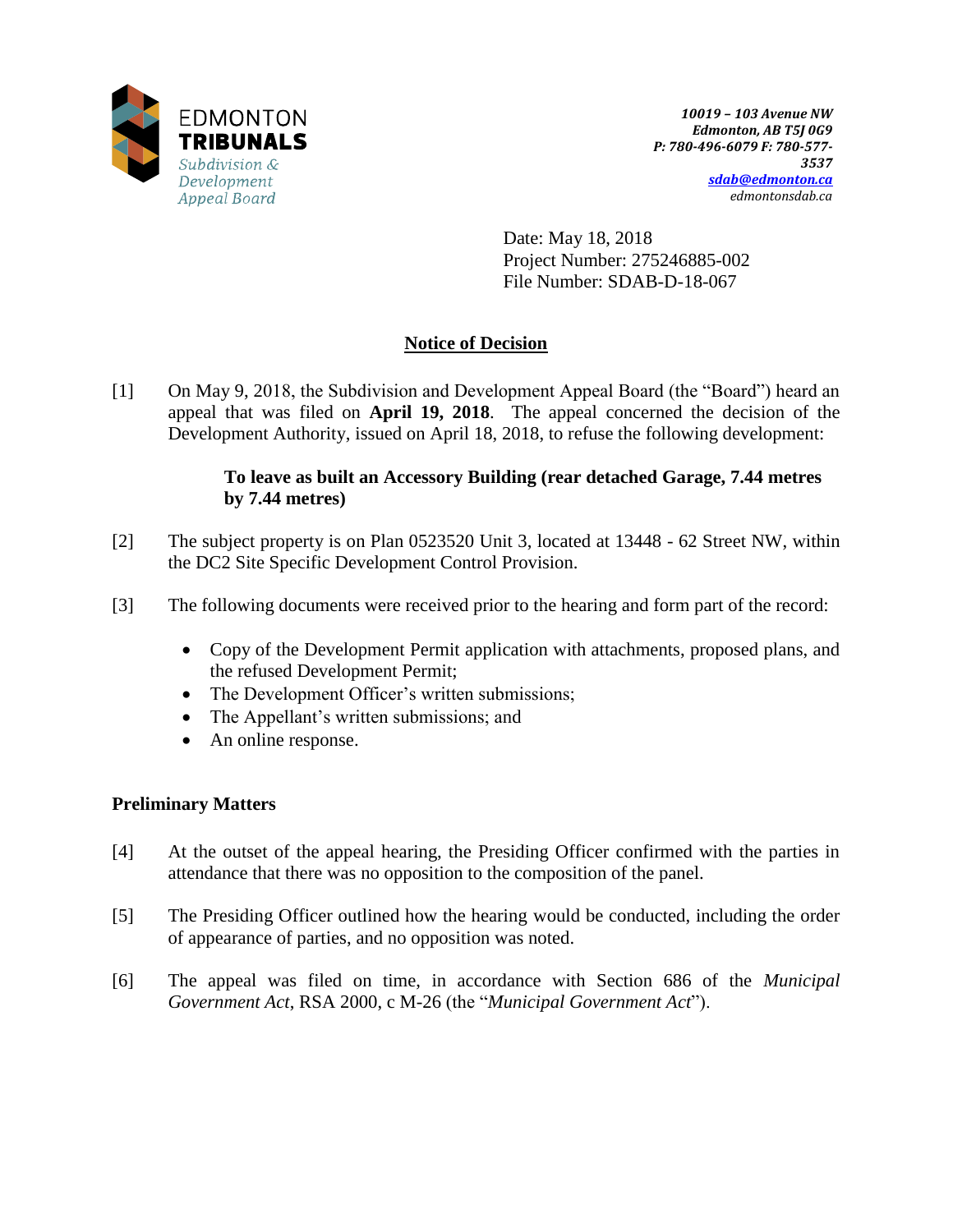#### **Summary of Hearing**

- *i) Position of the Appellant, Mr. Vonreich*
- [7] At the outset of the hearing, the Presiding Officer referred to Section 685(4) of the *Municipal Government Act*, which states that, with respect to an appeal concerning development in a Direct Control District, the appeal is limited to determining whether the Development Officer followed the directions of Council. The Presiding Officer asked the Appellant to address how he felt the Development Officer did not follow the directions of Council.
- [8] Mr. Vonreich stated that he got a Development Permit for a 24 foot by 24 foot garage in 2009. He built the garage himself and now he is selling the property. The compliance certificate shows that the garage covers 17.8 percent of the Site instead of 17 percent. Also, the garage is located 1.02 metres from the rear lot line instead of 1.2 metres, a difference of seven inches.
- [9] He now realizes that he did not take into account how adding siding would affect the area of the garage. As for the distance from the rear lot line, he lined up the garage visually with the other garages along the lane.
- [10] Regarding the Site Coverage, he pointed out that a 24 foot by 24 foot garage, which was allowed by the Development Permit, would have resulted in 17.21 percent site coverage. To comply with the *Zoning Bylaw* he should have only been allowed to build a 24 foot by 23.8 foot garage. In his opinion, this excess of four inches was an error by the Development Officer. The garage he built has 17.8 percent site coverage, only 0.59 percent different from the original Development Permit.
- [11] He referred to the photographs submitted showing that all the garages along the lane line up evenly.
- [12] He referred to the photograph showing the size of the garage in relation to the property. In his opinion, the garage is not excessive.
- [13] He did not speak to the neighbours regarding the garage.
- [14] All the drainage takes place on the subject Site.
- [15] The garage has existed in this location for eight years with no known complaints.
- [16] In his opinion, the Development Officer should have refused the permit with the initial application as it was already over the allowable site coverage.
- [17] The excess in site coverage is towards the lane, which will not have a negative impact on neighbouring property owners.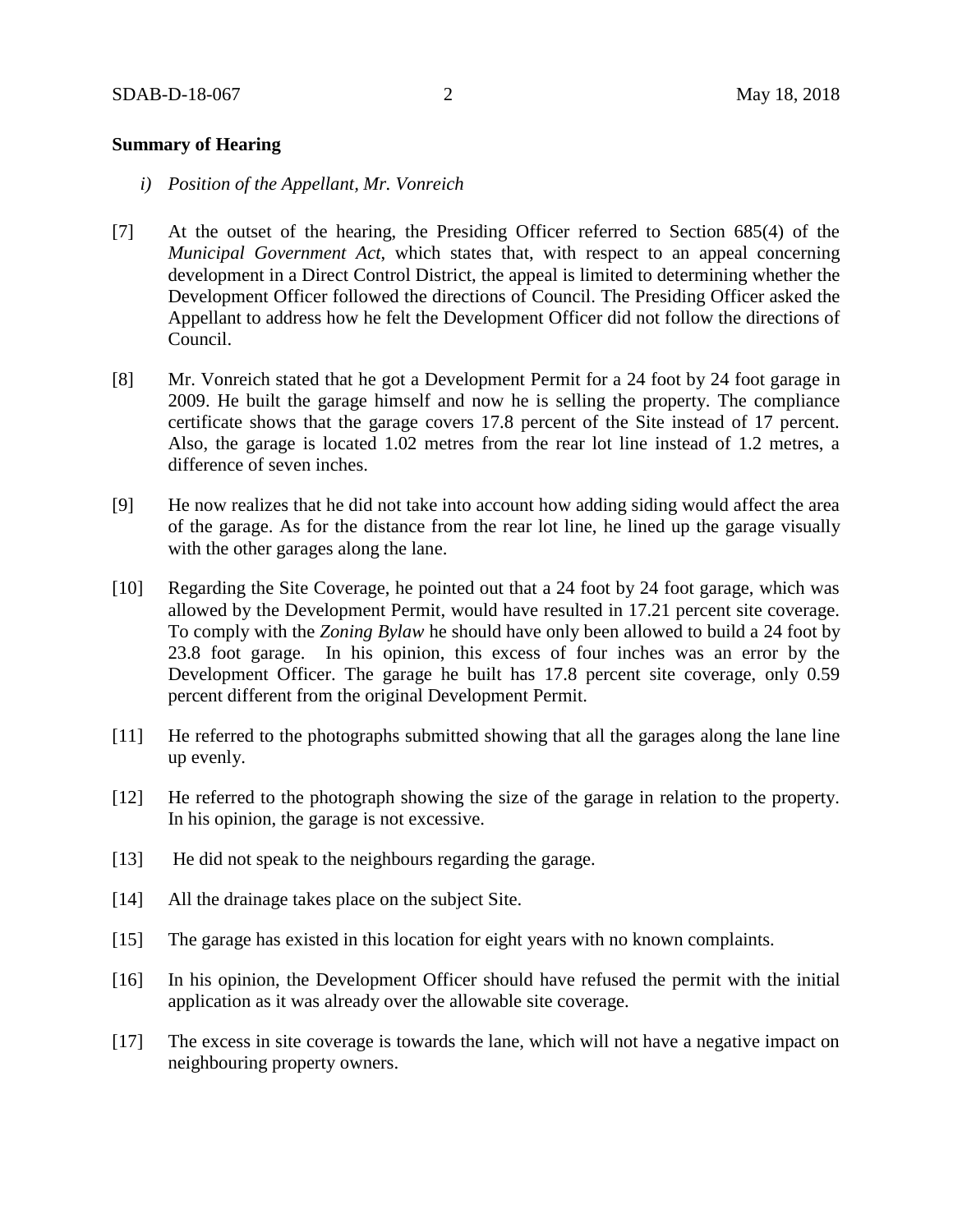- [18] The garage does not have a visual protrusion but looks aligned with all the other garages in the rear lane.
- [19] The garage passed the safety inspection requirements and electrical inspection requirements and there will be no safety concerns to any neighbouring property owners.
- [20] In his opinion, the City made an error in the application process as the original permit was already over the allowable Site Coverage.
- [21] In response to questions by the Board, he stated that he was unaware of all the restrictions in the DC2 regulations.
- [22] He lined up his garage with the existing garages in the area rear lane to determine the Setback.
- [23] It would cost him approximately \$6000.00 to fix the error.
- [24] He agreed that even if the location of the garage is moved, there would still be an excess in the Site Coverage.
	- *ii) Position of the Development Officer, Ms. Bernuy*
- [25] The Development Authority provided written submissions and did not attend the hearing.

### **Decision**

- [26] The appeal is ALLOWED and the decision of the Development Authority is REVOKED. The development is GRANTED as applied for to the Development Authority.
- [27] In granting the development, the following variances to the *Edmonton Zoning Bylaw* are allowed:
	- 1. The maximum allowed Site Coverage of 17 percent for Accessory Buildings as per Section DC2.614.4.i is varied to allow an excess of 0.8 percent, thereby increasing the maximum allowed to 17.8%.
	- 2. The minimum required distance from the Rear Lot Line to a detached Garage where the vehicle doors face the lane of 1.2 metres as per Section DC2.614.4.l is varied to allow a deficiency of 0.18 metres, thereby decreasing the minimum required to 1.02 metres.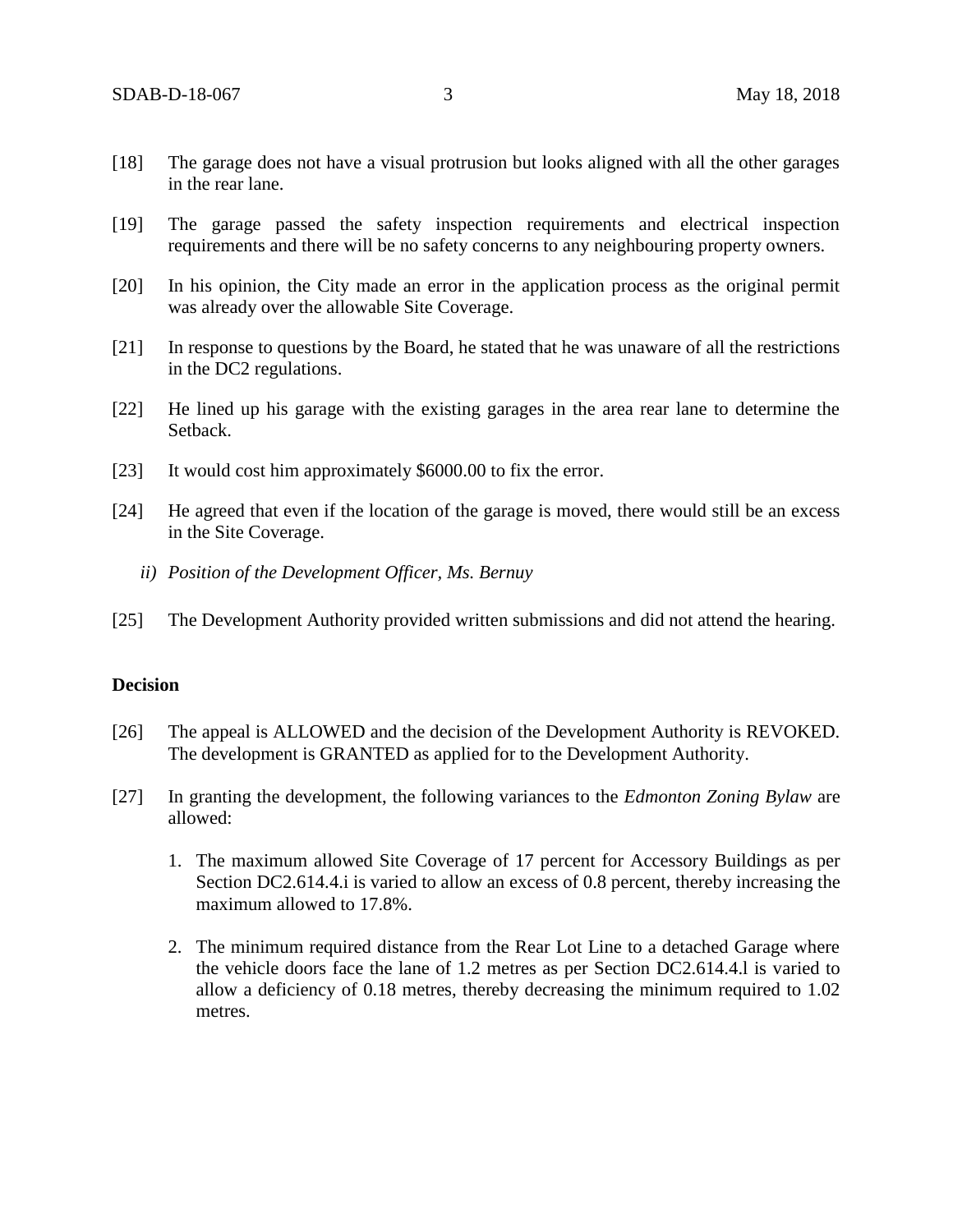#### **Reasons for Decision**

- [28] The proposed development, a rear detached Garage, is Accessory to a listed Use in the DC2.614(A) Site Specific Development Control Provision.
- [29] Section 685(4) of the *Municipal Government Act* states:

 $685(4)$  Despite subsections (1), (2) and (3), if a decision with respect to a development permit application in respect of a direct control district

- (a) is made by a council, there is no appeal to the subdivision and development appeal board, or
- (b) is made by a development authority, the appeal is limited to whether the development authority followed the directions of council, and if the subdivision and development appeal board finds that the development authority did not follow the directions it may, in accordance with the directions, substitute its decision for the development authority's decision.
- [30] Accordingly the Board can only change the decision of the Development Officer if it determines that the Development Officer did not follow the directions of Council.
- [31] The directions of Council are set out in the DC2.614 Site Specific Development Control Provision.
- [32] Section DC2.614.1 states that the General Purpose of the DC2.614 Site Specific Development Control Provision is to accommodate low and medium density housing uses, with site specific development regulations applied in a manner sensitive in scale and design to surrounding existing developments, while maintaining the character and pedestrian streetscape of this established neighbourhood.
- [33] Section DC2.614.4.a states that the site layout and building locations shall be in accordance with the Site Plan as illustrated on Appendix I, except that the building shapes and locations may be altered by the Development Officer if such alteration is in compliance with the following development regulations and consistent with the purpose of this Provision.
- [34] The development regulations relevant to this appeal relate to Site Coverage and to Rear Setback.
- [35] Section DC2.614.4(i) states that the maximum total Site Coverage shall not exceed 47 percent with a maximum of 35 percent for a principal building, and a maximum Site Coverage of 17 percent for Accessory buildings.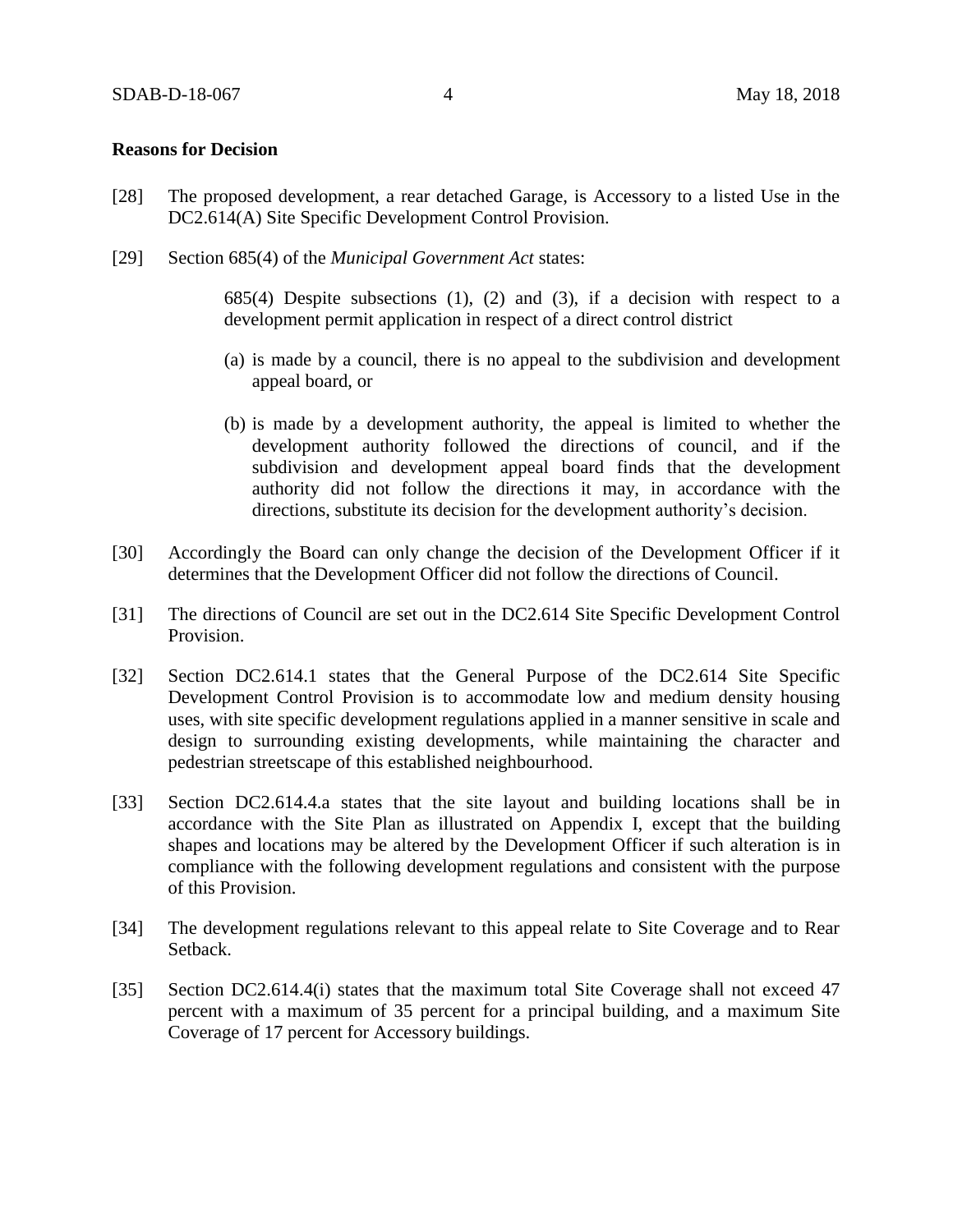- [36] Section DC2.614.4.l states that parking shall be provided at the rear of each Dwelling with access from the private lane. The distance from the Rear Lot Line to a detached Garage where the vehicle doors face the lane shall be 1.2 metres.
- [37] The Appellant was issued a Development Permit for a 24 foot by 24 foot detached garage in August 2009.
- [38] The Appellant made an error when building the garage as he did not allow for the exterior cladding of the garage in determining the final dimensions of the structure. The result is that the garage as built covers 17.8 percent of the Site rather than the allowed 17 percent. As for the Rear Setback, he aligned the garage with the other garages along the lane.
- [39] The Board notes that, if the garage had been built according to the approved Development Permit, it would have exceeded the 17 percent allowable Site Coverage and would have covered 17.21 percent of the Site.
- [40] Having issued the Development Permit for a garage with 17.21 percent Site Coverage, the Development Authority would be estopped if it were to later claim that the garage was non-compliant for being 0.21 percent over Site Coverage limits. Accordingly the Board must determine if the Development Officer followed the directions of Council when she refused the Development Permit application on the basis of the 0.6 percent difference between 17.21 percent and 17.8 percent.
- [41] The Board finds that the extra 0.59 percent in Site Coverage for the garage as built is de minimis and that City Council would not have intended such a minor variance to result in the refusal of a Development Permit. Based on the photographic evidence, the garage is not noticeably larger than the other garages in the area. The Board finds that this minor variance does not detract from the general purpose of DC2.614 because the garage is sensitive in scale and design to surrounding developments.
- [42] With regard to the variance in the Rear Setback, the Board finds that the Development Officer in her written submission correctly referred to the variance power contained in Section DC2.614.4.a . That variance power allows the Development Officer to alter the location of buildings provided that such alteration is in compliance with the development regulations and is consistent with the purpose of the provision.
- [43] The regulation relating to Rear Setback of garages is found in Section DC2.614.4.1 and states the distance from the Rear Lot Line to a detached Garage where the vehicle doors face the lane shall be 1.2 metres. A literal interpretation of this section is that the garage must be located exactly 1.2 metres from the Rear Lot Line, no more and no less. This appears to be how the Development Officer interpreted this Section.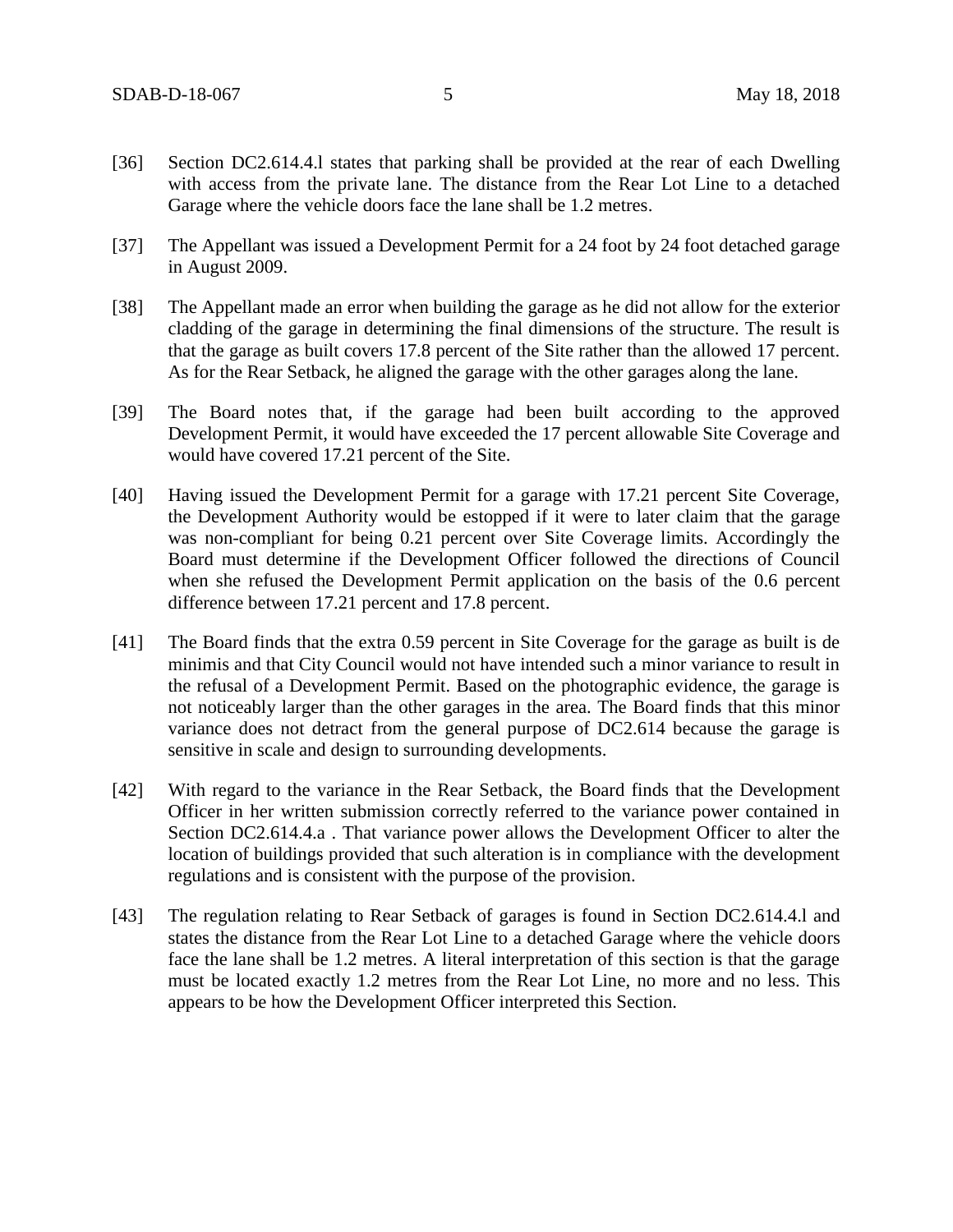- [44] However, the Board is of the view that Development Officer did not give sufficient consideration to whether the required variance was consistent with the purpose of the provision. Section DC2.614.1 states that the general purpose of the district is to accommodate low and medium density housing uses, with site specific development regulations applied in a manner sensitive in scale and design to surrounding existing developments, while maintaining the character and pedestrian streetscape of this established neighbourhood.
- [45] Considering this general purpose provision together with the variance power in Section DC2.614.4.a and the Rear Setback requirement in Section DC2.614.4.l, the Board concludes that Council's intention is that the Development Officer has the power to vary the location of the garage, including the Rear Setback, provided that the change in Rear Setback is sensitive in scale and design to surrounding existing developments, while maintaining the character and pedestrian streetscape of this established neighbourhood. In particular, the Board is of the view that the Rear Setback provision is intended to ensure that all the garages in the district are located so that, when viewed from the rear lane, all the garages line up.
- [46] Based on the photographic evidence provided to the Board, the detached garage is visually aligned with all of the garages along the rear lane.
- [47] The Board finds that forcing the Appellant to move the garage back seven inches from the present location would result in the garage not lining up with the other garages. This would not be in keeping with the surrounding developments and would not maintain the character of the streetscape.
- [48] The Board is of the view that, in the circumstances of this case, the Development Officer interpreted the variance power too narrowly and that not allowing the Rear Setback variance would be contrary to the directions and intent of Council.
- [49] Accordingly the appeal is allowed.

me

Mr. M. Young, Presiding Officer Subdivision and Development Appeal Board

Board members in attendance: Mr. R. Hobson, Mr. J. Kindrake, Mr. L. Pratt, Mr. W. Tuttle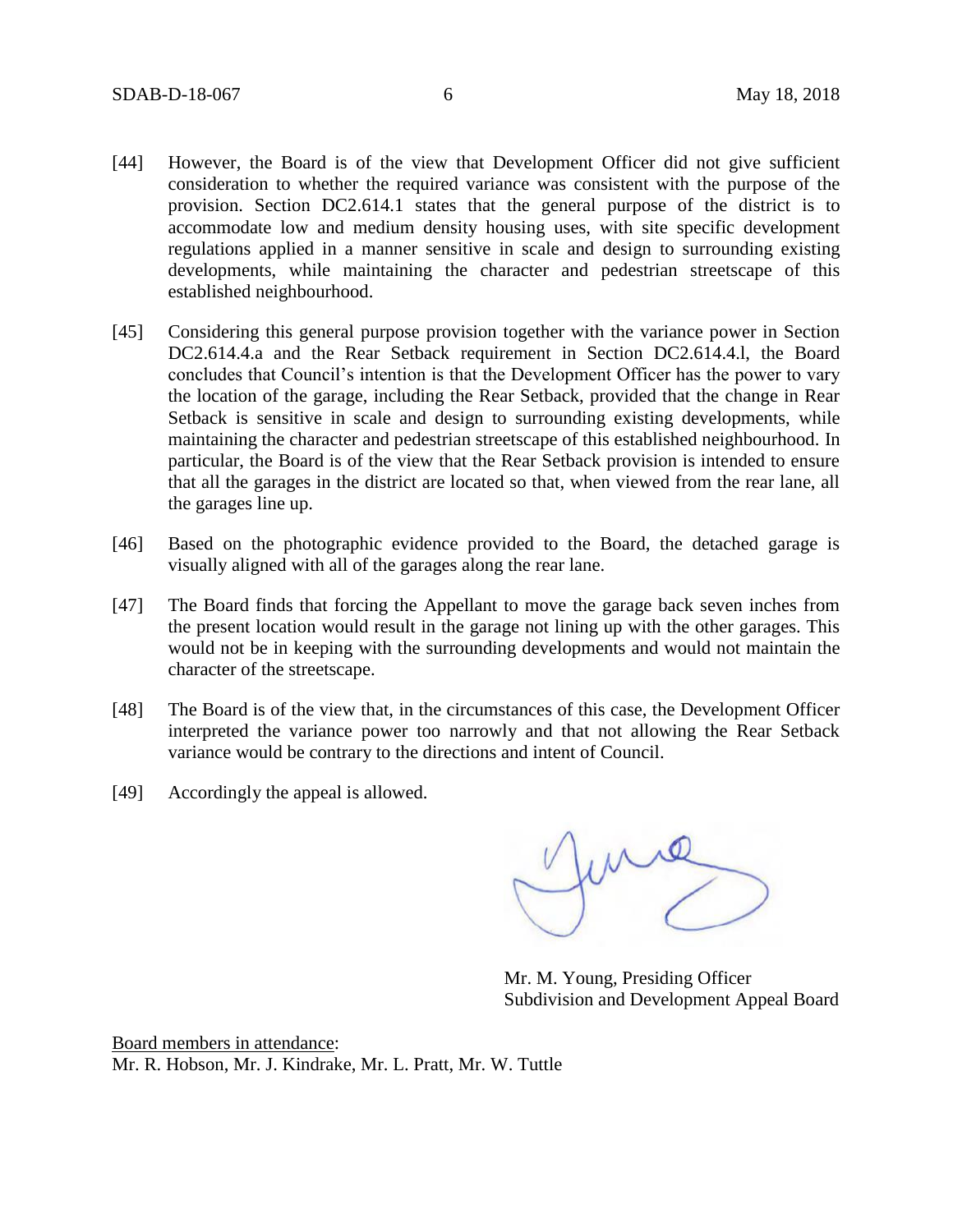## **Important Information for the Applicant/Appellant**

- 1. This is not a Building Permit. A Building Permit must be obtained separately from Development & Zoning Services, located on the 2nd Floor, Edmonton Tower, 10111 – 104 Avenue NW, Edmonton, AB T5J 0J4.
- 2. Obtaining a Development Permit does not relieve you from complying with:
	- a) the requirements of the *Edmonton Zoning Bylaw*, insofar as those requirements have not been relaxed or varied by a decision of the Subdivision and Development Appeal Board,
	- b) the requirements of the *Alberta Safety Codes Act*,
	- c) the *Alberta Regulation 204/207 – Safety Codes Act – Permit Regulation*,
	- d) the requirements of any other appropriate federal, provincial or municipal legislation,
	- e) the conditions of any caveat, covenant, easement or other instrument affecting a building or land.
- 3. When an application for a Development Permit has been approved by the Subdivision and Development Appeal Board, it shall not be valid unless and until any conditions of approval, save those of a continuing nature, have been fulfilled.
- 4. A Development Permit will expire in accordance to the provisions of Section 22 of the *Edmonton Zoning Bylaw, Bylaw 12800*, as amended.
- 5. This decision may be appealed to the Alberta Court of Appeal on a question of law or jurisdiction under Section 688 of the *Municipal Government Act*, RSA 2000, c M-26. If the Subdivision and Development Appeal Board is served with notice of an application for leave to appeal its decision, such notice shall operate to suspend the Development Permit.
- 6. When a decision on a Development Permit application has been rendered by the Subdivision and Development Appeal Board, the enforcement of that decision is carried out by Development & Zoning Services, located on the 2nd Floor, Edmonton Tower, 10111 – 104 Avenue NW, Edmonton, AB T5J 0J4.

*NOTE: The City of Edmonton does not conduct independent environmental checks of land within the City. If you are concerned about the stability of this property for any purpose, you should conduct your own tests and reviews. The City of Edmonton, when issuing a development permit, makes no representations and offers no warranties as to the suitability of the property for any purpose or as to the presence or absence of any environmental contaminants on the property.*